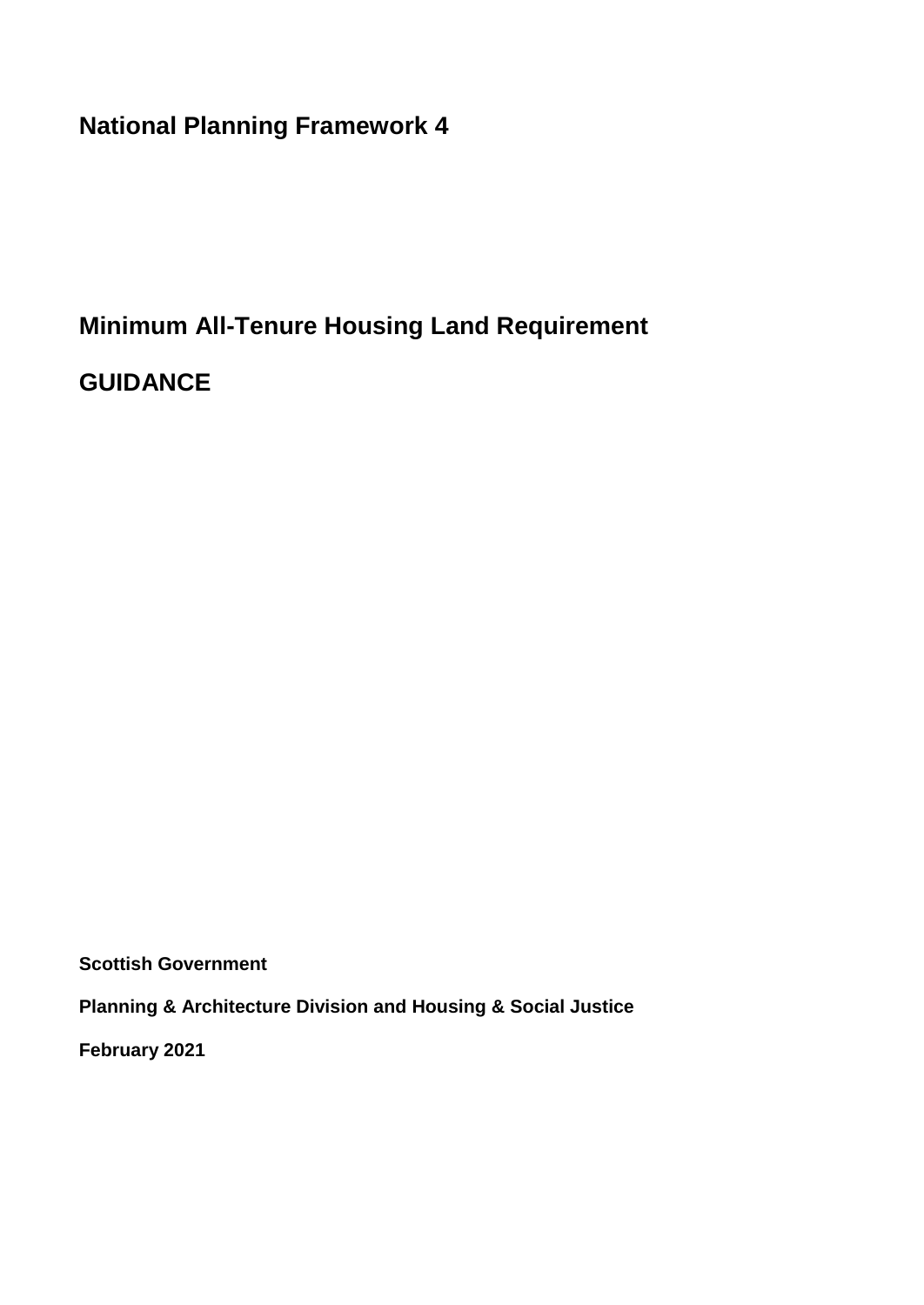### **PURPOSE**

- 1. This purpose of this Guidance is to:
	- Support completion of the Response Template by local authorities and national parks. An accompanying Method Paper also sets out how the initial default estimate of the minimum all-tenure housing land requirements were arrived at. An Excel Calculator is also provided. It shows the initial default calculations and allows authorities to input alternative data in three steps to produce adjusted estimates.
	- Explain the process by which authorities can make a case to adjust their initial default estimates before they are included in the draft NPF4.
	- Outline the criteria that the Scottish Government will use to assess a case for change and how the SG will feedback to authorities about this.

### **BACKGROUND**

2. The National Planning Framework (NPF) is a long term plan for Scotland. The Planning (Scotland) Act, 2019 introduced a number of changes for NPF. Amongst those were that once published, NPF will form part of the statutory development plan. It also introduced the requirement for NPF to contain 'targets for the use of land for housing in different areas of Scotland'.

3. A consultation on the approach to setting housing figures was published in early March 2020 and ran alongside the NPF4 Call for Ideas. The period for comments was extended, as was for the Call for Ideas, due to the COVID-19 Pandemic. The independent analysis of the consultation responses was included as part of the analysis of the NPF4 Call for Ideas. The analysis report was published and is available on the Transforming Planning web pages.

4. A Housing Advisory Panel has also been established to guide this work. It comprises a range of individuals with planning and housing-related experience and interests. Further information on the panel is also available on the Transforming Planning web pages. Responses to the consultation and feedback from the panel have both informed how the approach to this work has been refined.

5. Wider work on NPF4 is progressing in tandem with this work on housing land figures, including national developments, indicative Regional Spatial Strategies and policy development. As there have been changes to the original timescale for NPF4 due to the COVID-19 Pandemic, a Position Statement was published in November 2020. It set out current thinking as work progresses to a Draft NPF being laid in Parliament in autumn 2021.

6. The Scottish Government Chief Planner and Director for Housing and Social Justice have written to local authorities, national park authorities and key stakeholders providing initial default estimates of minimum all-tenure housing land requirements. The figures are intended to form a basis for seeking input from local authorities, national parks and relevant interests.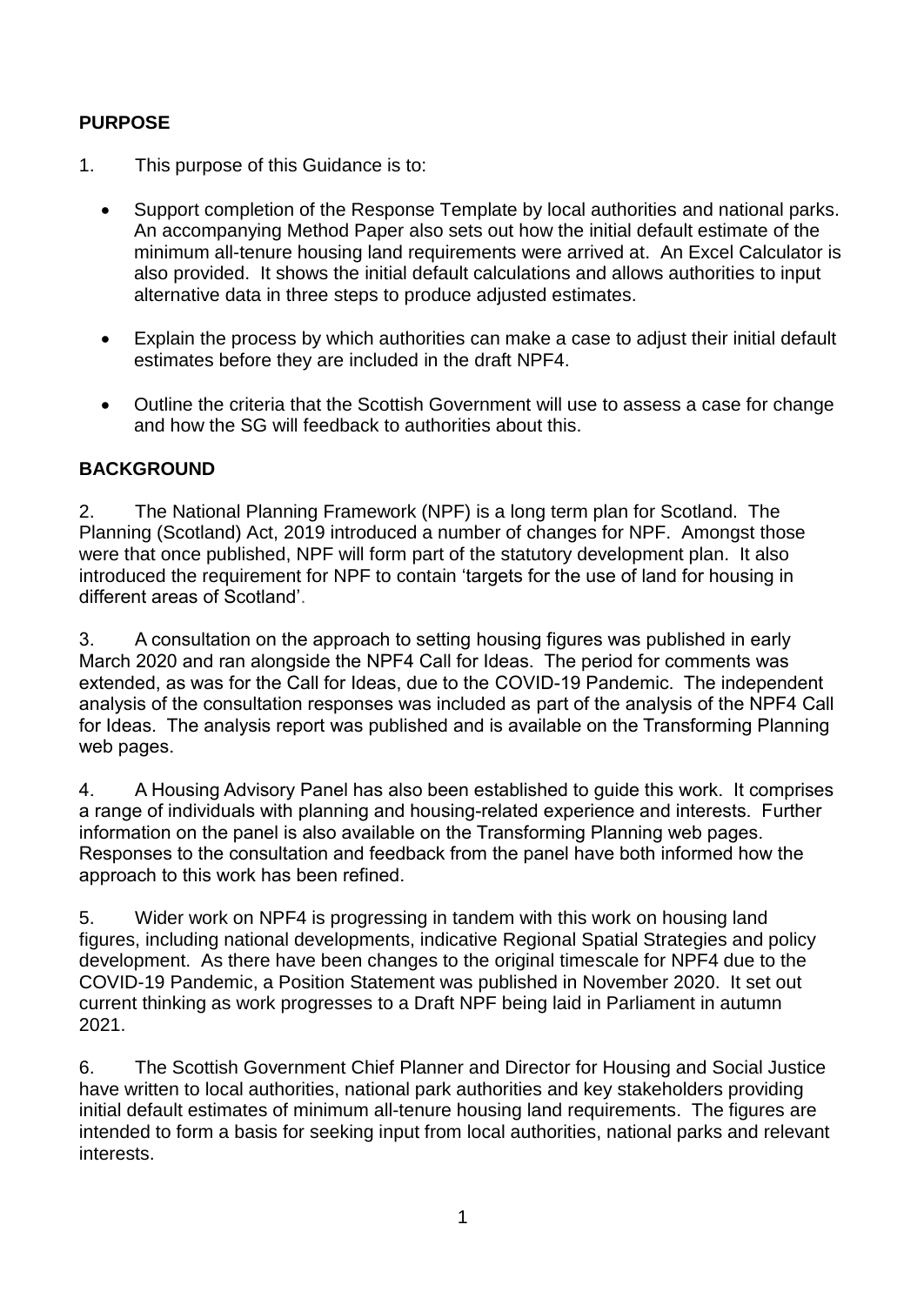# **LDP, LHS and HNDA**

7. The important linkages between Local Development Plans (LDPs), Local Housing Strategy (LHS) and Housing Need and Demand Assessment (HNDAs) established in the current system remain in place. In future there will be a requirement for LDPs to be reviewed within a ten year period while the LHS and HNDA will retain a five year review period.

8. The HNDA, LHS and LDP will continue to serve the same purpose as before:

- HNDA future local housing requirement, house stock profile and specialist housing
- LHS future local housing policies and Housing Supply Targets
- LDP future local housing land requirement and site allocations

Whilst authorities will need to meet the minimum all-tenure housing land requirement in NPF4, the LDP will continue to set out the final housing land requirement.

9. The methodology used to produce the initial default estimate of the minimum alltenure housing land requirement has been aligned to the HNDA methodology i.e. the number of newly-forming households and existing housing need count are equivalent to steps 1 and 2 of the HNDA Tool. When updating HNDAs authorities will wish to consider what assumptions have been used for the minimum all-tenure housing land supply requirement and to mirror these, where possible, within the HNDA.

### **COLLABORATION**

10. The initial default estimates at Annex A are a starting point for developing a Scotlandwide picture of future requirements for housing land in LDPs, informed by local input. They are not the final estimates that we expect to be included in the draft NPF4. Instead they are a common starting point for local consideration.

11. At this stage authorities are being asked to consider the initial default estimates and to make a case for adjusting the figures where they can provide robust evidence and policy requirements for this. Local input should factor in ambitions to support growth in housing provision. As part of this the Scottish Government requires authorities to work with their Housing Market Partnerships (HMPs) and encourage stakeholders to engage positively through constructive co-operation.

12. Close co-ordination between local authority planning and housing colleagues is expected, as is their leadership in engaging local stakeholders from both public and private sectors, for example home builders represented in the area (national and SMEs), affordable housing providers and representative organisations. The Response Template is structured to identify how collaboration has worked in practice.

#### **MAKING A CASE FOR CHANGE**

13. Where authorities adjust the initial default estimates to arrive at an adjusted figure they are required to make a case for change, explain the case for change and to submit this to the Scottish Government for assessment. A Response Template to structure this is provided and must be used. The following sections explain how to complete the template.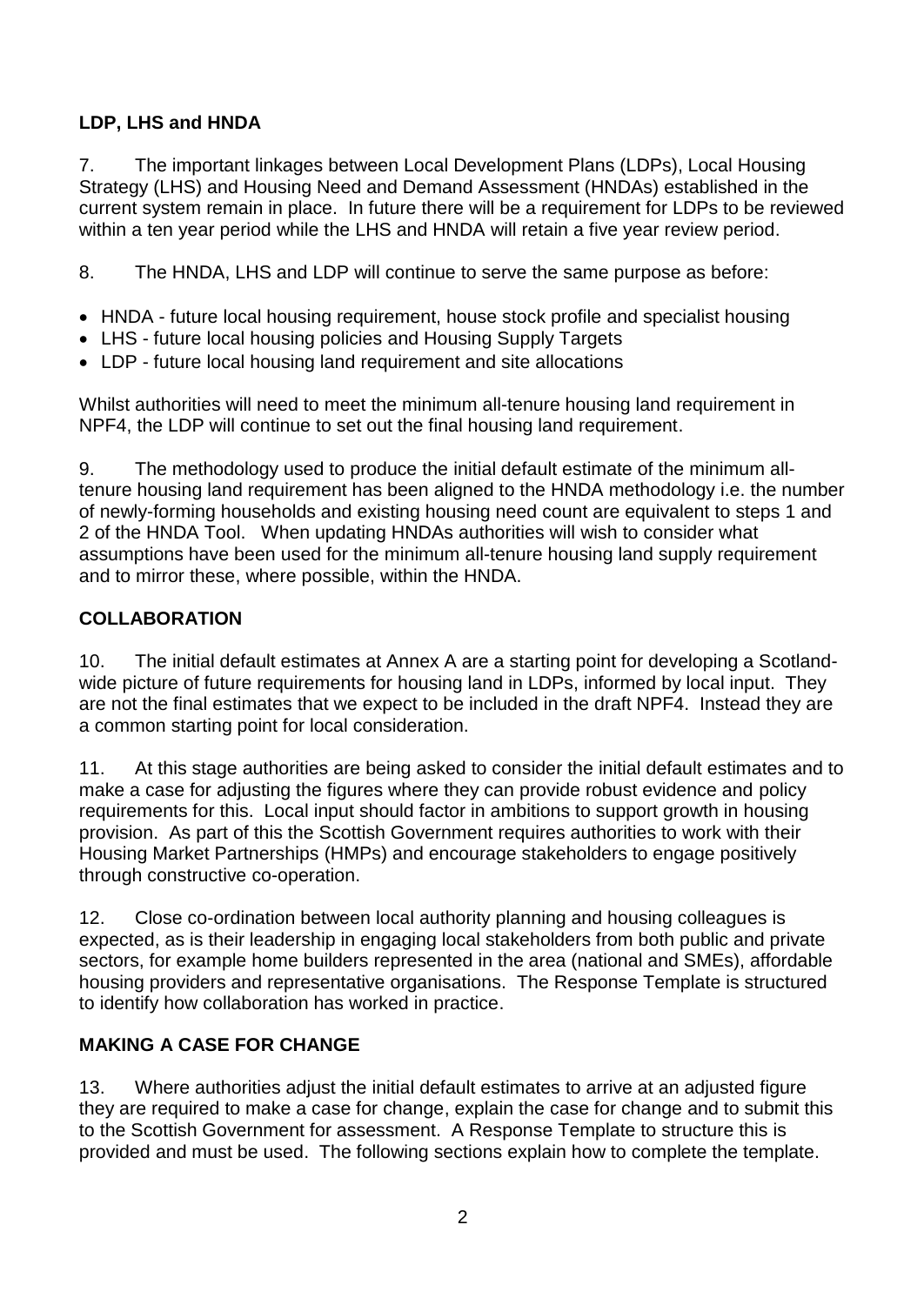# **Template Part 1 - Household Projections (Newly-Forming Households)**

- The initial default estimates use NRS's 2018-based principal household projections for the period 2022 to 2037 (16 years is required here to calculate 15 years of newly-forming households). Authorities may make a case for a different sets of projections. Three additional options are available to the default:
	- i) NRS low migration variant household projections ii) NRS high migration variant household projections iii) Household projections which are produced in house by an authority.
- Authorities are required to provide robust evidence of why they seek to use an alternative projection. This reasoning **must be** made on the basis of local, regional or national policy drivers and aspirations. And the authority must submit robust evidence to support the case.
- The authority must submit single year household projection figures and a total figure for the period 2022 to 2037. These can be provided as an Annex.
- As part of this, authorities must consider the 10 year housing completions data which is presented alongside their initial default estimate.

#### **Template Part 2 – Existing Housing Need**

- The default existing housing need estimates include a count of homeless households in temporary accommodation (SG homelessness statistics 2020) and an estimate of households who are *both* overcrowded *and* concealed (SG Scottish Household Survey 2016-18 and Scotland Census 2011).
- Authorities may make a case for a different existing need estimate. The existing housing need must equate to the need for a new unit of housing and, therefore, land to be supplied for that housing and not existing housing need that can be met in-situ using existing housing stock e.g. transfers, adaptations etc.
- Authorities are required to provide robust evidence of why they seek an alternative existing housing need estimate. This reasoning **must be** made on the basis of local, regional or national policy drivers and aspirations. And the authority must submit robust evidence to support the case.
- The authority must submit a breakdown of the existing housing need figure and a total. These can be provided as an Annex.
- As part of this, authorities must consider the 10 year housing completions data which is presented alongside their initial default estimate.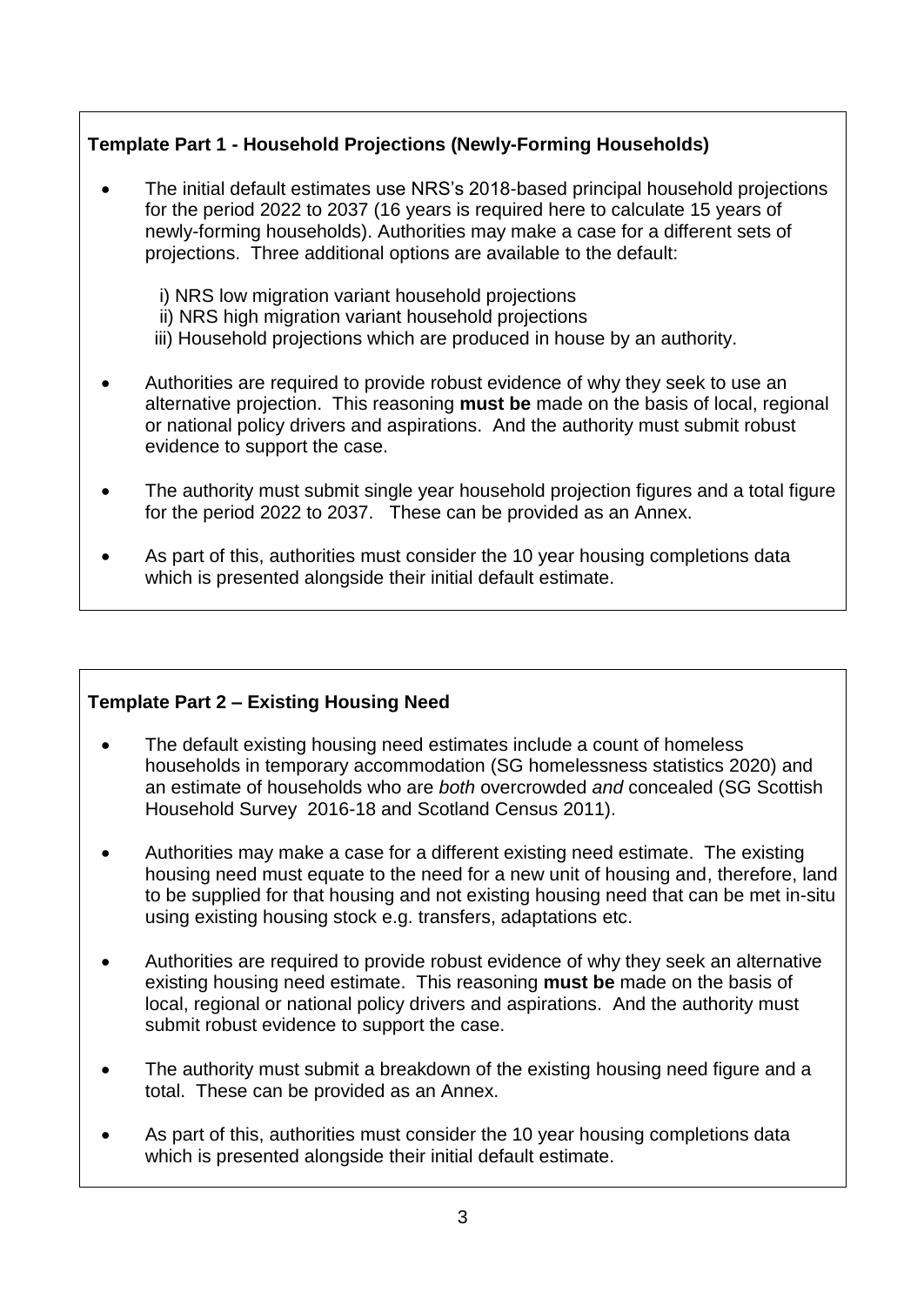### **Template Part 3 – Flexibility Allowance**

- The Scottish Government initial default estimate includes the addition of a 25 per cent flexibility allowance for urban authorities and 30 per cent for rural authorities. This is to provide a contingency for over-programming of land to allow for changes in sites coming forward over the 10 year time frame of the LDP.
- Authorities may make a case for a different flexibility allowance and this should generally be higher than the default. This reasoning **must be** made on the basis of local, regional or national policy drivers and aspirations. And the authority must submit robust evidence to support the case.
- As part of this, authorities must consider the 10 year housing completions data which is presented alongside their initial default estimate.

#### **Template Part 4 – Locally-Adjusted Estimate of the Minimum All-Tenure Housing Land Requirement**

- The Excel Calculator must be used.
- This involves three steps. First input the adjusted single year household projections for 2022 to 2037. Second input the total adjusted existing housing need estimate. Third input the adjusted flexibility allowance. Authorities may choose to adjust some or all of the inputs. Entering these figures into the calculator will automatically recalculate the estimates.
- Authorities should assess the extent to which the locally adjusted estimate compares with past completions for the area. Where the proposed requirement is substantially lower, authorities should consider whether it should be increased further.
- A copy of the adjusted Excel Calculator must be submitted with the Response Template.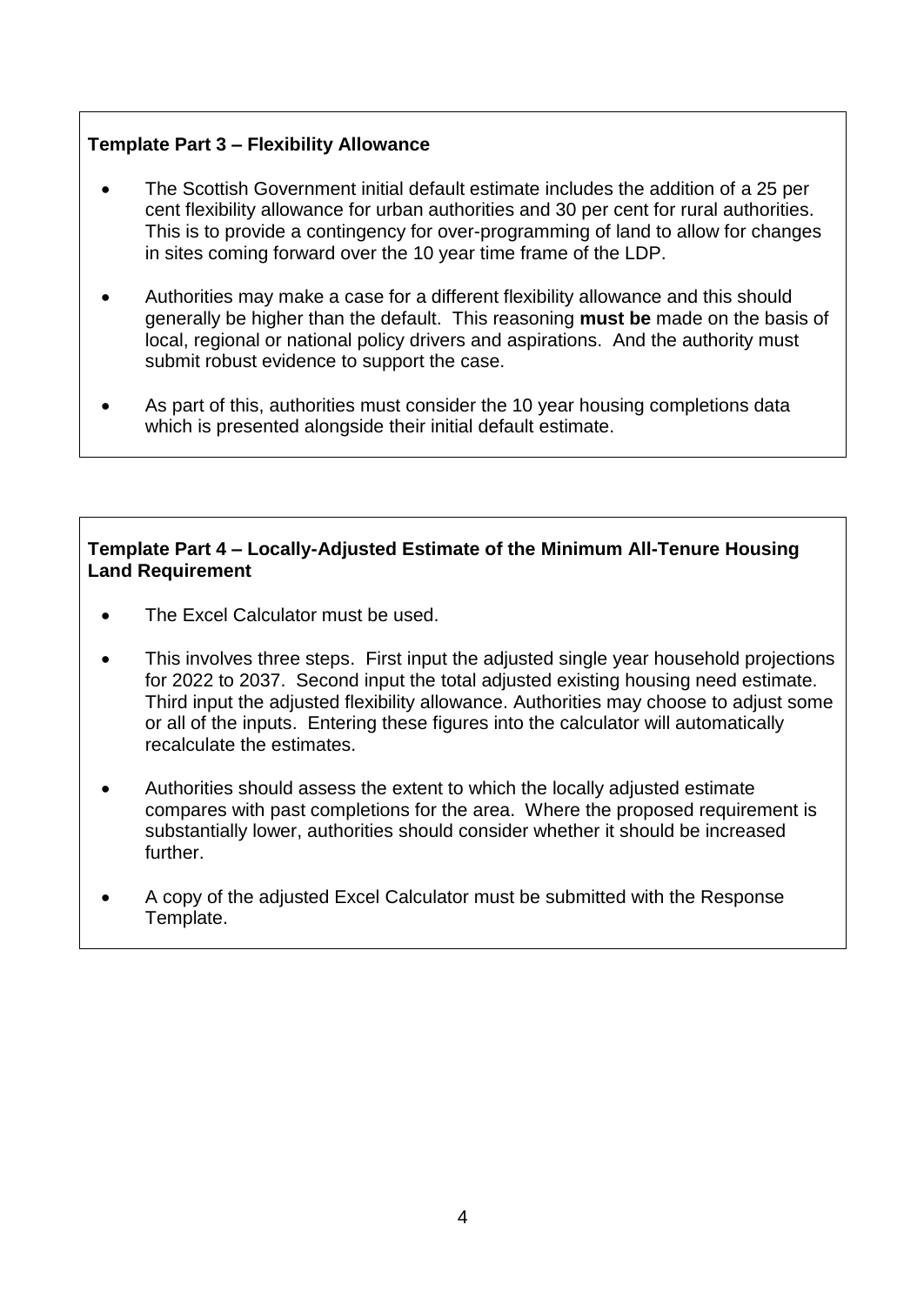#### **Template Part 5 – HMP and Stakeholder Involvement**

- Local input should factor in local, regional and national ambitions to support growth in housing provision.
- As part of this the SG requires authorities to work with their HMPs and to encourage stakeholders to engage positively through constructive co-operation on the minimum all-tenure housing land requirement.
- A list of HMP members and a summary of their views must be provided in this part of the template, including whether or not the HMP has agreed the minimum alltenure housing land requirement. Whilst the HMP is not required to unanimously agree, where there are any disputes these should be noted.
- Authorities must also seek input from additional stakeholders whose views are relevant, for example, home builders represented in the area (national and SMEs), affordable housing providers and representative organisations. A list of stakeholders and a summary of their views must be provided in this part of the template.

### **Template Part 6 – Joint Housing and Planning Senior Officer Sign-Off**

 The minimum all-tenure housing land requirement will have implications for both housing and planning departments and therefore joint working is essential. Any case for change must be agreed and signed-off, jointly, by the Head of Housing and the Head of Planning or the equivalent senior official from each department in this part of the template. Typed signatures can be provided.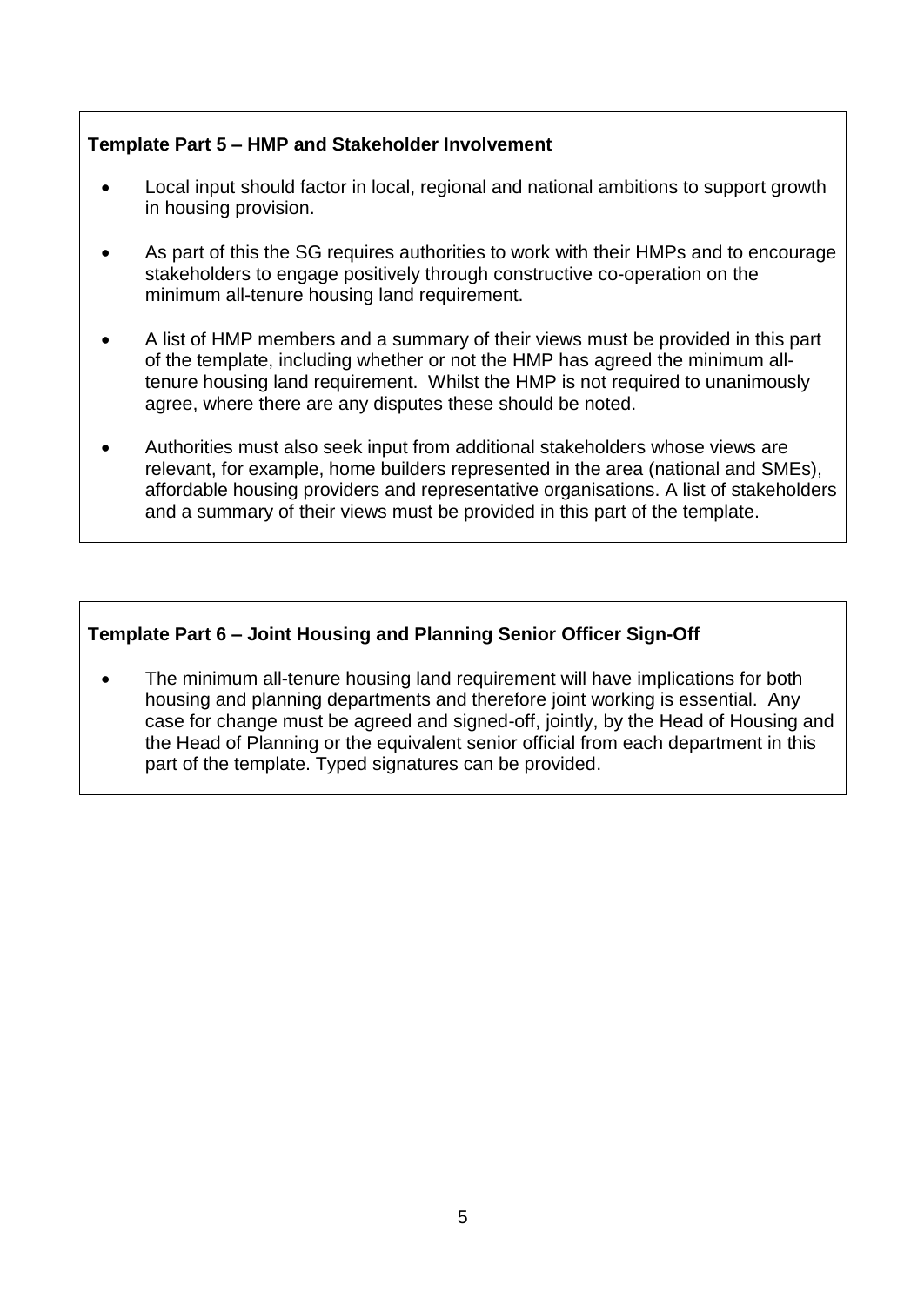#### **JOINT WORKING ACROSS LOCAL AUTHORITIES, CITY REGIONS AND NATIONAL PARKS**

14. The initial default estimates are produced for individual authorities, groups of authorities within City Regions and National Parks. Authorities can work individually or collectively with regional partners. It would be anticipated that National Parks and their constituent local authorities would make each other aware of any ongoing work on their minimum all-tenure housing land requirements to seek mutual understanding.

# **ASSESSMENT CRITERIA & PROCESS**

15. The following tables provide core outputs and processes that will be used by SG housing and planning officials to assess a case for change. SG officials are available to provide clarifications and discuss any responses, if that would be helpful, before Response Templates are submitted. Requests of this nature should be sent to the following mailbox [\(NPF4housingland@gov.scot\)](mailto:NPF4housingland@gov.scot) in the first instance.

16. Completed templates should be submitted to same mailbox by Friday 4 June 2021. On receipt they will be assessed by SG housing and planning officials against the criteria set out above. A short Assessment Report will be written-up and this will contain the Scottish Government's decision.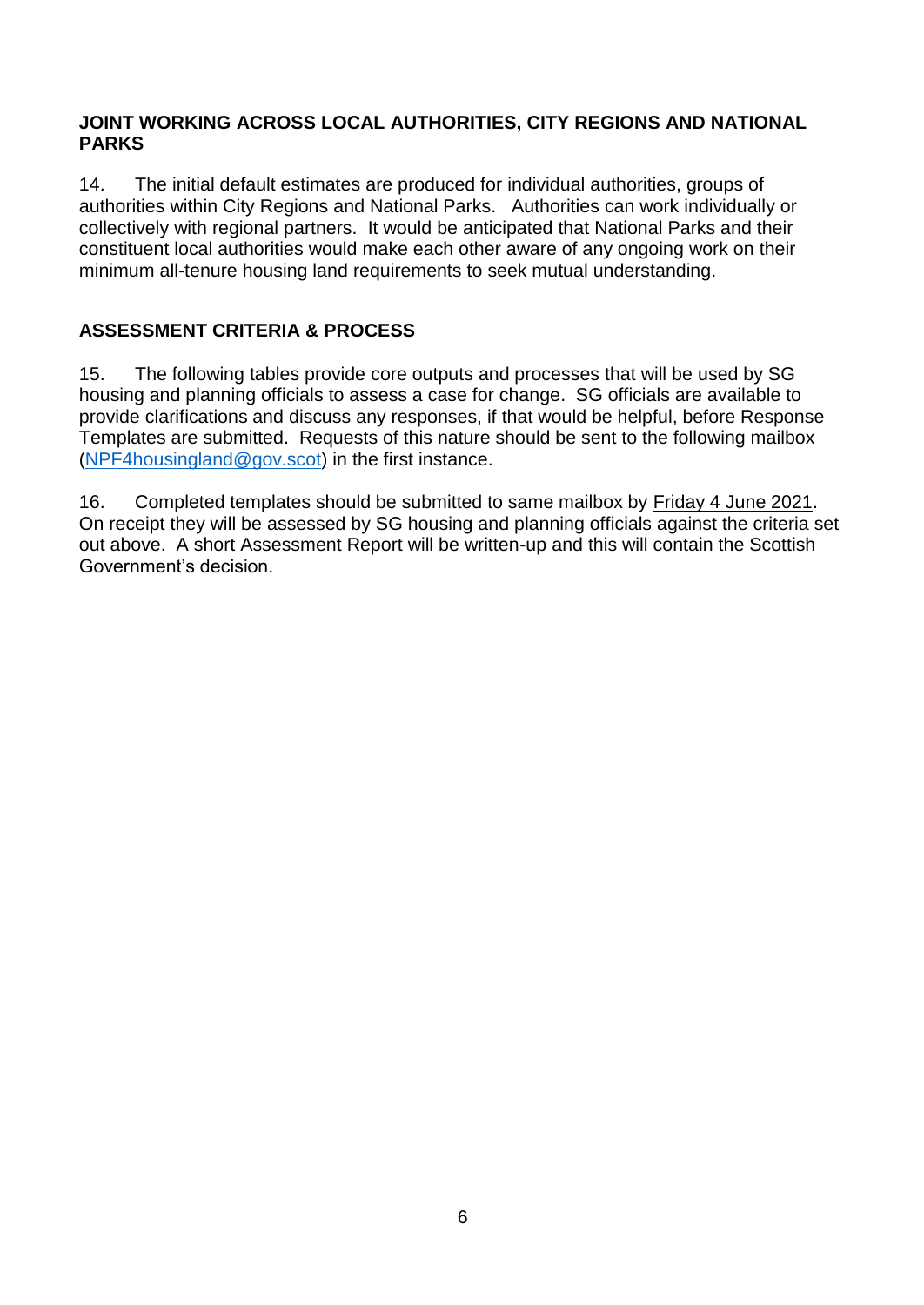# **CORE OUTPUTS**

#### **1 Adjusted Estimate**

Provides the locally adjusted estimate and the initial default estimate for comparison.

#### **2 Household Projections (Newly-Forming Households)**

- $\bullet$  Identifies an alternative household projection.
- Provides single year data for 2022 to 2037 and a total.
- Provides evidence that the alternative projections are robust.
- Provides robust reasoning for the adjustment.
- Has considered the 10 year completions data provided by the Scottish Government.

#### **3 Existing Housing Need**

- Identifies an alternative existing housing need estimate.
- Provides a count for each element of need and a total.
- Provides evidence that the alternative existing housing need estimates is robust.
- Provides robust reasoning for the adjustment.
- Has considered the 10 year completions data provided by the Scottish Government.

#### **4 Flexibility Allowance**

- Identifies a percentage flexibility allowance that is generally higher than the default.
- Provides robust reasoning for the adjustment.
- Has considered the 10 year completions data provided by the Scottish Government.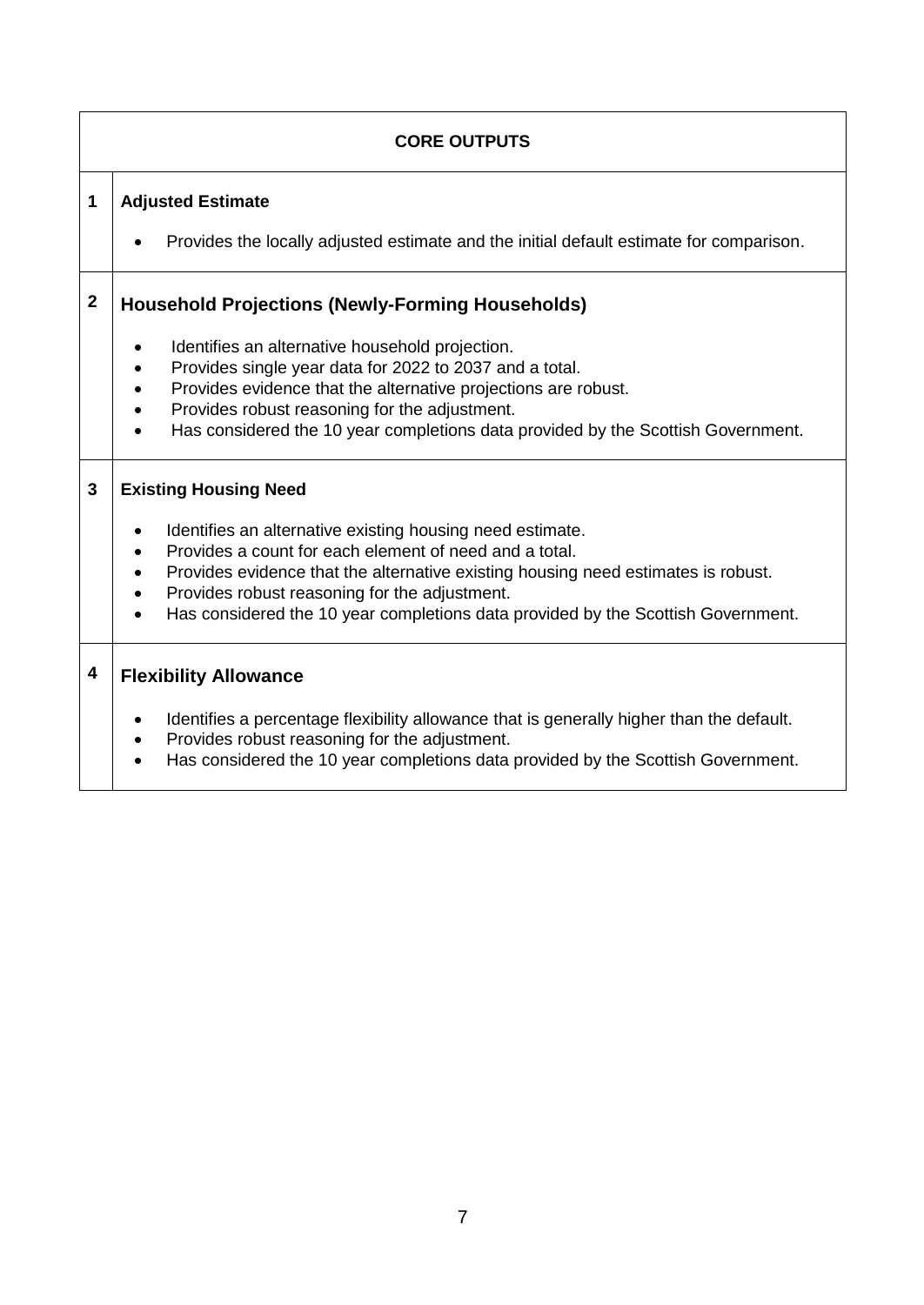| <b>CORE PROCESSES</b> |                                                                                                                                                                                                                                                                                                                                                         |  |  |  |  |
|-----------------------|---------------------------------------------------------------------------------------------------------------------------------------------------------------------------------------------------------------------------------------------------------------------------------------------------------------------------------------------------------|--|--|--|--|
| 1                     | Using the Response Template and Excel Calculator<br>The Response Template has been used to make a case for change.<br>The word limit in the template has not been substantially exceeded.<br>The Response Template has been completed correctly.<br>A copy of the adjusted Excel Calculator has been submitted with the Response<br>Template.           |  |  |  |  |
| $\mathbf{2}$          | <b>Housing Market Partnership and Stakeholders Involvement</b><br>A list of HMP members and a list of stakeholders has been provided.<br>A summary of HMP and stakeholder views have been provided.<br>Indicates if the HMP has agreed the minimum all-tenure housing land requirement.<br>If there any disputes in the HMP, these have been explained. |  |  |  |  |
| 3                     | Joint Housing and Planning Senior Official Sign-Off<br>The case for change has been signed-off by the Head of Housing and Head of Planning<br>(or equivalent senior officials).                                                                                                                                                                         |  |  |  |  |
| 4                     | <b>Statistical Evidence</b><br>The statistical evidence used to support the case for change is robust and has been<br>explained clearly.                                                                                                                                                                                                                |  |  |  |  |
| 5                     | <b>Policy Evidence</b><br>The policy assumptions or aspirations used to support the case for change are robust<br>and have been explained clearly.                                                                                                                                                                                                      |  |  |  |  |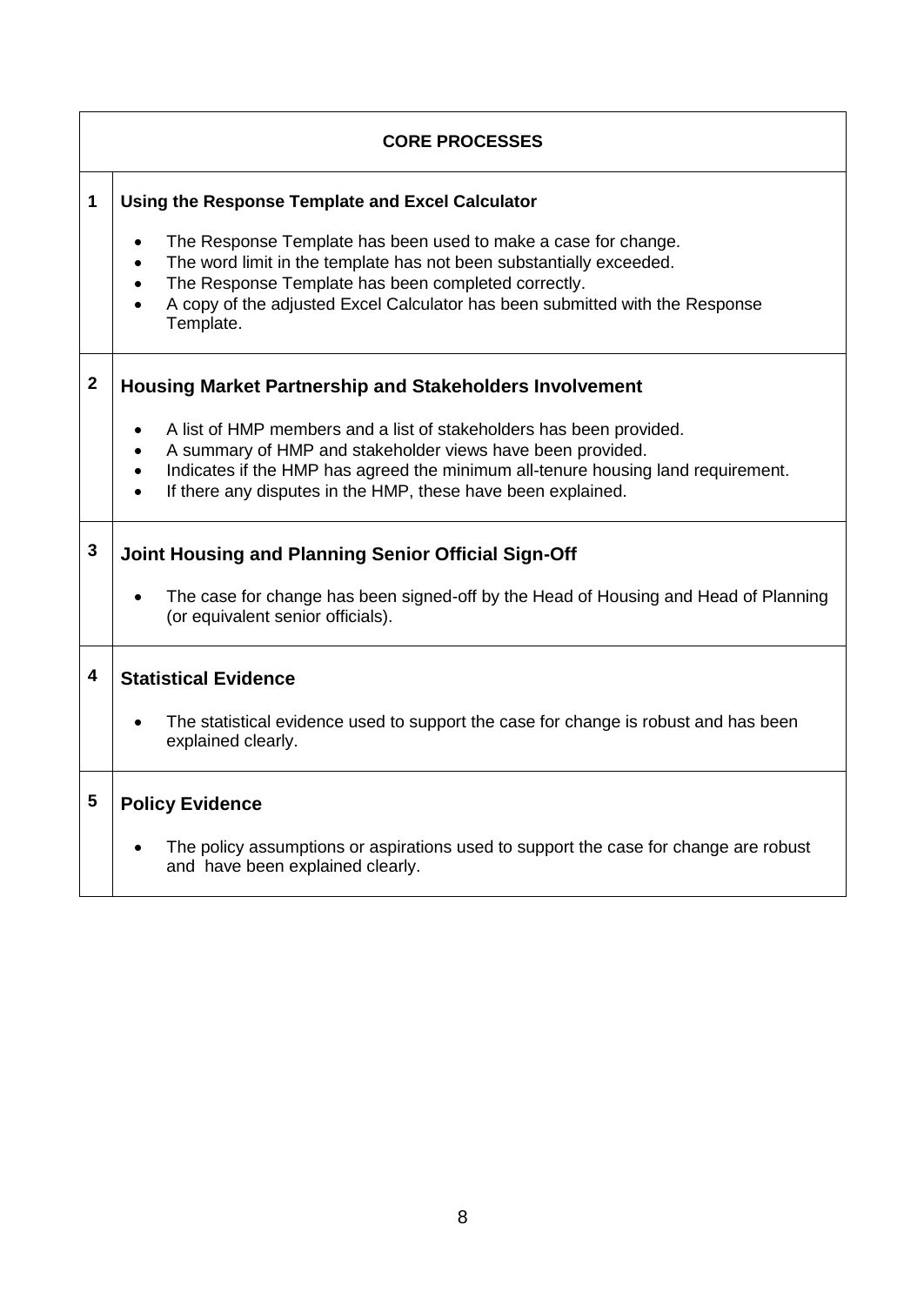#### **ANNEX A**

# **NATIONAL PLANNING FRAMEWORK 4**

# **Initial Default Estimates of the Minimum All-Tenure Housing Land Requirement**

|                                                      |                                                        | Past                                            |                                                                     |                                                      |             |
|------------------------------------------------------|--------------------------------------------------------|-------------------------------------------------|---------------------------------------------------------------------|------------------------------------------------------|-------------|
| <b>Local Authorities,</b><br><b>City Regions and</b> |                                                        | <b>Housing</b><br><b>Completions</b>            |                                                                     |                                                      |             |
| <b>National Parks</b>                                | <b>Existing</b><br><b>Housing</b><br>Need <sup>2</sup> | <b>Newly-Forming</b><br>Households <sup>3</sup> | <b>Flexibility</b><br><b>Allowance</b><br>(25% urban,<br>30% rural) | <b>Minimum</b><br><b>Housing Land</b><br>Requirement | 2010 - 2019 |
| Aberdeen City                                        | 500                                                    | 3,300                                           | 950                                                                 | 4,750                                                | 7,734       |
| Aberdeenshire                                        | 400                                                    | 4,650                                           | 1,500                                                               | 6,550                                                | 12,132      |
| <b>Aberdeen City</b><br><b>Region</b>                | 900                                                    | 7,950                                           | 2,450                                                               | 11,300                                               | 19,866      |
| Angus                                                | 150                                                    | 500                                             | 200                                                                 | 850                                                  | 2,464       |
| Fife $(North)^4$                                     | 150                                                    | 700                                             | 200                                                                 | 1,050                                                | 2,403       |
| Dundee City                                          | 400                                                    | 1,200                                           | 400                                                                 | 2,000                                                | 2,377       |
| Perth and Kinross                                    | 100                                                    | 1,950                                           | 600                                                                 | 2,650                                                | 5,560       |
| <b>Dundee City</b><br><b>Region</b>                  | 800                                                    | 4,350                                           | 1,400                                                               | 6,550                                                | 12,804      |
| City of Edinburgh                                    | 2,150                                                  | 19,900                                          | 5,500                                                               | 27,550                                               | 16,654      |
| East Lothian                                         | 500                                                    | 4,350                                           | 1,200                                                               | 6,050                                                | 5,124       |
| Fife (Central & South) <sup>4</sup>                  | 600                                                    | 2,750                                           | 850                                                                 | 4,200                                                | 9,613       |
| Midlothian                                           | 500                                                    | 5,950                                           | 1,600                                                               | 8,050                                                | 6,271       |
| West Lothian                                         | 600                                                    | 6,500                                           | 1,750                                                               | 8,850                                                | 6,568       |
| <b>Scottish Borders</b>                              | 100                                                    | 1,250                                           | 400                                                                 | 1,750                                                | 3,512       |
| <b>Edinburgh City</b><br><b>Region</b>               | 4,450                                                  | 40,700                                          | 11,300                                                              | 56,450                                               | 47,742      |
| East<br>Dunbartonshire                               | 250                                                    | 2,300                                           | 650                                                                 | 3,200                                                | 3,678       |
| <b>East Renfrewshire</b>                             | 100                                                    | 3,150                                           | 800                                                                 | 4,050                                                | 2,999       |
| <b>Glasgow City</b>                                  | 3,400                                                  | 13,750                                          | 4,300                                                               | 21,450                                               | 15,338      |
| Inverclyde                                           | 200                                                    | $\mathbf 0$                                     | 50                                                                  | 250                                                  | 2,397       |
| North Lanarkshire                                    | 900                                                    | 4,150                                           | 1,250                                                               | 6,300                                                | 7,567       |
| Renfrewshire                                         | 300                                                    | 3,600                                           | 1,000                                                               | 4,900                                                | 5,846       |
| South Lanarkshire                                    | 850                                                    | 5,400                                           | 1,550                                                               | 7,800                                                | 11,341      |
| West<br>Dunbartonshire                               | 350                                                    | 0                                               | 100                                                                 | 450                                                  | 2,601       |
| <b>Glasgow City</b><br><b>Region</b>                 | 6,350                                                  | 32,350                                          | 9,700                                                               | 48,400                                               | 51,767      |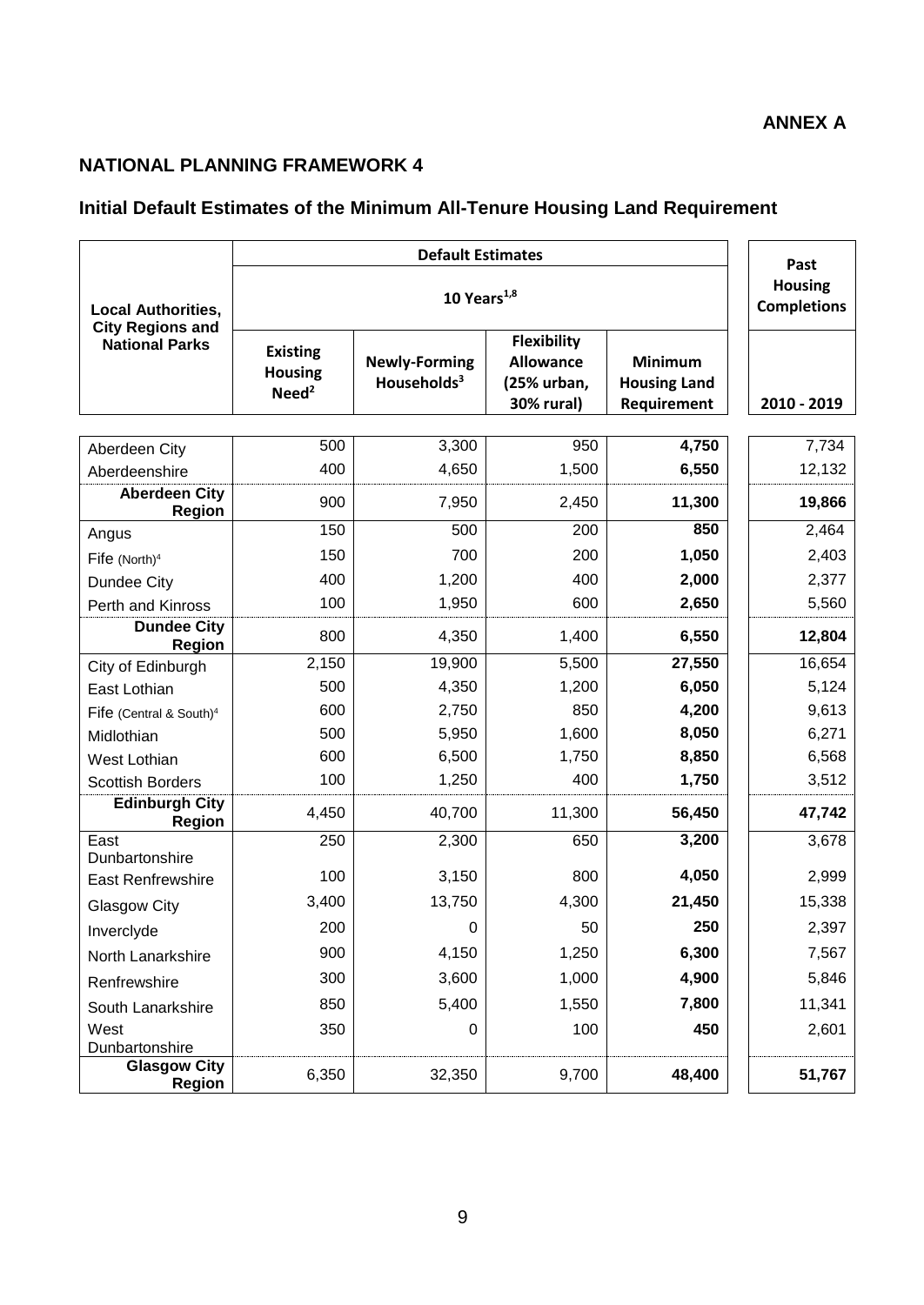|                                                      |                                                        | Past                                      |                                                                            |                                                      |             |
|------------------------------------------------------|--------------------------------------------------------|-------------------------------------------|----------------------------------------------------------------------------|------------------------------------------------------|-------------|
| <b>Local Authorities,</b><br><b>City Regions and</b> |                                                        | <b>Housing</b><br><b>Completions</b>      |                                                                            |                                                      |             |
| <b>National Parks</b>                                | <b>Existing</b><br><b>Housing</b><br>Need <sup>2</sup> | <b>Newly-Forming</b><br><b>Households</b> | <b>Flexibility</b><br><b>Allowance</b><br>(25% urban,<br><b>30% rural)</b> | <b>Minimum</b><br><b>Housing Land</b><br>Requirement | 2010 - 2019 |
|                                                      |                                                        |                                           |                                                                            |                                                      |             |
| Argyll and Bute                                      | 150                                                    | $\mathbf 0$                               | 50                                                                         | 200                                                  | 2,025       |
| Clackmannanshire                                     | 150                                                    | 200                                       | 100                                                                        | 450                                                  | 1,145       |
| Dumfries and<br>Galloway                             | 250                                                    | 50                                        | 100                                                                        | 400                                                  | 2,966       |
| East Ayrshire                                        | 200                                                    | 50                                        | 100                                                                        | 350                                                  | 3,669       |
| <b>Eilean Siar</b>                                   | 50                                                     | $\Omega$                                  | $\Omega$                                                                   | 50                                                   | 1,270       |
| Falkirk                                              | 350                                                    | 3,850                                     | 1,050                                                                      | 5,250                                                | 4,579       |
| Highland                                             | 750                                                    | 2,900                                     | 1,100                                                                      | 4,750                                                | 10,300      |
| Moray                                                | 200                                                    | 1,250                                     | 400                                                                        | 1,850                                                | 4,514       |
| North Ayrshire                                       | 350                                                    | $\Omega$                                  | 100                                                                        | 450                                                  | 3,123       |
| Orkney                                               | 50                                                     | 300                                       | 100                                                                        | 450                                                  | 1,450       |
| Shetland                                             | 100                                                    | 150                                       | 50                                                                         | 300                                                  | 993         |
| South Ayrshire                                       | 300                                                    | 100                                       | 100                                                                        | 500                                                  | 2,400       |
| Stirling                                             | 300                                                    | 2,300                                     | 650                                                                        | 3,250                                                | 2,878       |
| All Fife <sup>4</sup>                                | 750                                                    | 3,450                                     | 1,050                                                                      | 5,250                                                | 12,016      |
|                                                      |                                                        |                                           |                                                                            |                                                      |             |

| Cairngorms<br>National Park <sup>5,6</sup> | 50 | 600 | 200 | 850 | n/a |
|--------------------------------------------|----|-----|-----|-----|-----|
| Loch Lomond and                            |    |     |     |     |     |
| the Trossachs                              |    |     |     |     |     |
| National Park <sup>5,7</sup>               | 50 | 150 | 50  | 250 | n/a |

#### **Sources**

Newly-forming households:

> 2018-based household projections (National Records of Scotland).

> Occupied dwellings 2018 (National Records of Scotland).

Existing Housing Need:

> 2011 Census (National Records of Scotland)

> Scottish Household Survey 2016-2018 (Scottish Government).

> Homelessness Statistics as at 31 March 2020 (Scottish Government).

**Completions** 

> NB1 and NB2 returns by local authorities (Scottish Government)

> Housing Association new build information (Scottish Government Affordable Housing Investment Programme)